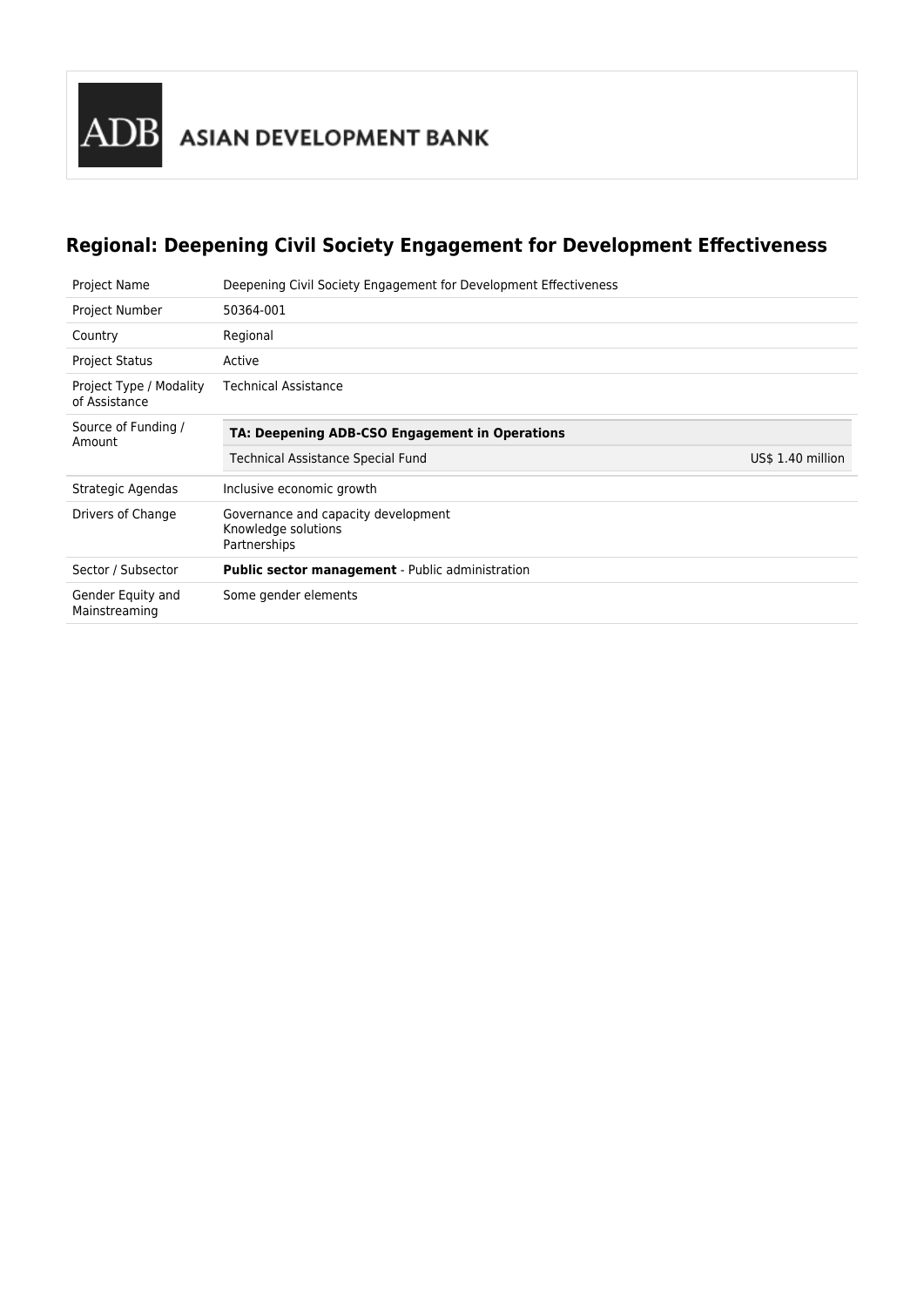Description The TA cluster is aligned with the following impact: delivery of inclusive development services in selected DMCs improved (SDG 10). The TA cluster will have the following outcome: CSO participation in ADB operations strengthened.

> Output 1: Capacity for effective civil society organization engagement in the design, implementation, and monitoring of ADB projects improved. The TA cluster will seek a DMC-based solution to enhance CSO engagement and identify areas for skills enhancement. A capacity gap assessment of skills and knowledge on CSO cooperation will lead to (i) development of a learning program to build the capacity of DMC officials and CSOs on effective engagement in key sectors such as climate change, disaster risk management, gender, water, urban services, energy, health, education, and social protection; and (ii) country-specific strategies, such as CSO engagement in fragile and conflict-affected situations. To improve the skills for enhanced CSO engagement of DMC project officials and CSOs, capacity building methods and outputs will include (i) classroom training and learning-by-doing (on-the-job training, mentoring, and cross-learning visits); (ii) networking and peer learning programs; and (iii) e-learning and blended-learning courses. The TA cluster will also support regional capacity building through workshops and the use of appropriate information and communication technology (ICT) platforms.

> Output 2: Demonstration activities through effective civil society organization engagement conducted. TA cluster outputs will focus on ongoing and new ADB operations and country assistance strategies using gender-sensitive and inclusive approaches. New and proposed business processes and innovative engagement models for enhanced CSO engagement will be field tested in selected DMCs. The main activities include (i) collecting and sharing information, and supporting CSO participation in achieving the SDGs and, where applicable, Open Government Partnership national action plans and other institutional mechanisms for civil society government engagement; (ii) collecting and sharing information with ADB country teams and government agencies on major CSO-led development programs in the participating DMC; (iii) developing CSO country assessments and ADB CSO country cooperation action plans in country planning activities; (iv) incorporating knowledge and expertise of CSOs through the establishment of regional and national advisory committees; (v) integrating context-sensitive CSO engagement into the design of new loans and grants in the ADB project pipeline; (vi) supporting the implementation of planned CSO participation in ongoing ADB-financed projects through TA and capacity building; (vii) supporting ADB resident mission offices and project teams working with CSOs; (viii) demonstrating new engagement tools and processes with CSOs in ADB projects; (ix) identifying and implementing opportunities to leverage ADB CSO partnerships on ADB projects; (x) supporting the involvement of CSOs in the design, implementation, and monitoring of project activities and outputs; (xi) supporting CSO-participatory activities to enhance the delivery of services to poor, vulnerable, and marginalized communities; and (xii) creating CSO advisory committees (national and regional) to support TA knowledge generation and sharing. The advisory committees will facilitate discussions and provide recommendations to stimulate increased CSO engagement in ADB projects.

> Output 3: Knowledge products about effective civil society organization engagement in ADB operations generated and shared. The TA cluster will capture and disseminate lessons and experiences of good practices involving CSO engagement in project planning, design, implementation, and monitoring, and highlight in-country and regional knowledge platforms. The knowledge products will demonstrate how CSO engagement enhances project quality and promotes inclusive development. Capacity building and field testing of new business processes will be undertaken under output 1, and enhanced CSO engagement models under output 2. Lessons from these activities may be developed into e-learning courses and blended learning programs to be used as part of a continuous capacity development program. Special attention would be devoted to CSO engagement to improve inclusion of specific marginalized and vulnerable groups in ADB operations. Practical grassroots CSO engagement participatory tools and techniques will be generated locally and lessons monitored and shared among local CSOs and project operational teams. The TA cluster will develop tangible knowledge products using ICT and other appropriate communication tools (e.g., printed materials may be used for knowledge dissemination where internet access to local communities is not available, or as appropriate to enhance the effectiveness of discussions, interactions, and dialogues). These knowledge products will be integrated into ADB country knowledge planning and use country knowledge platforms such as ADB's K-Learn learning platform to capture lessons, processes, and unique features of the enhanced CSO engagement.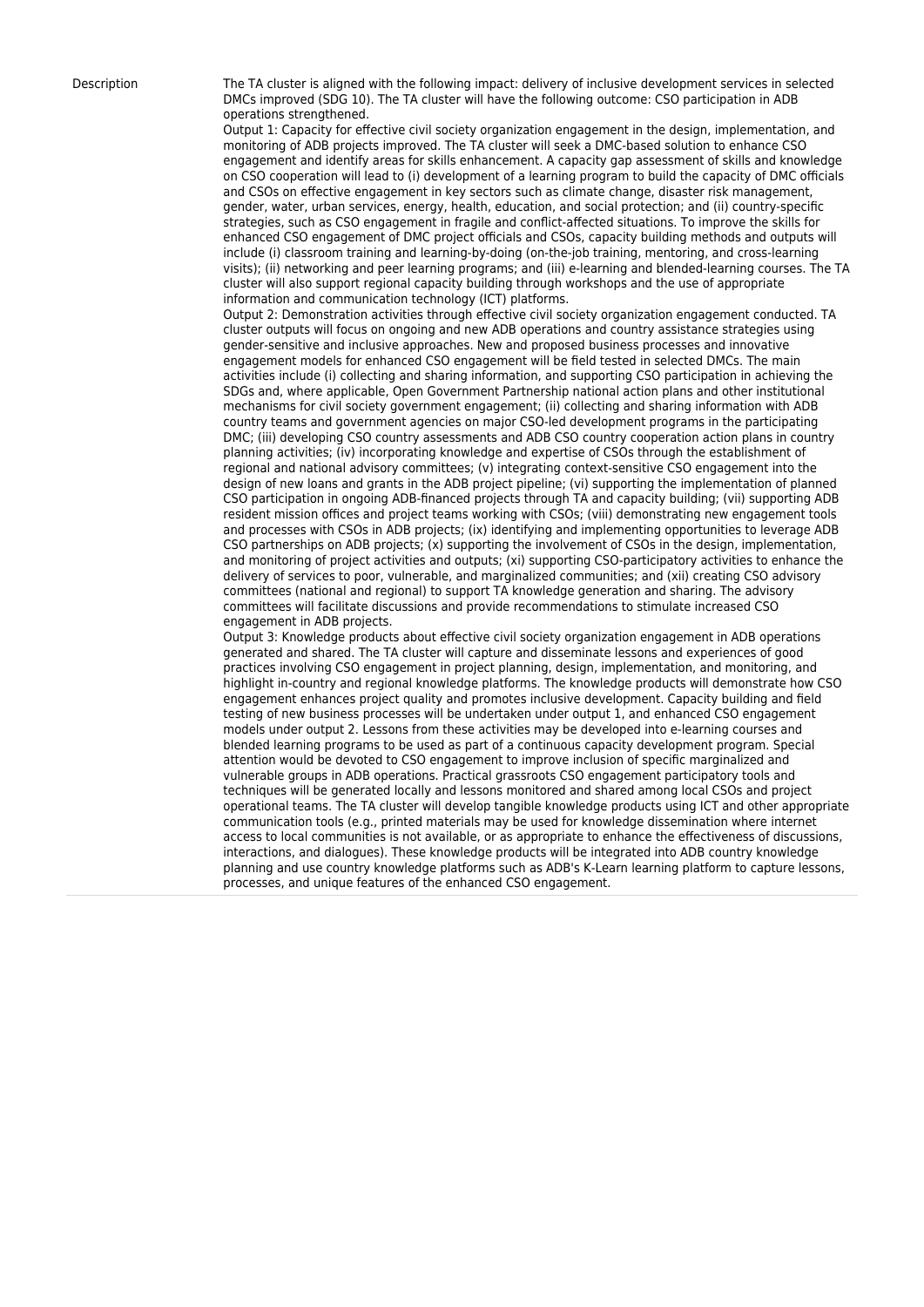Project Rationale and Linkage to Country/Regional **Strategy** 

The new development paradigm embedded in the SDGs, the United Nations Framework on Climate Change (COP21), and the Addis Ababa development financing framework reflects the emerging world view that civil society has an important role in development, and societal development challenges can be addressed only through a collaborative effort by government, civil society, the private sector, and official development assistance providers. The implication for ADB is that opportunities for supporting more and deeper collaboration with CSOs will increase as its DMCs pursue partnerships with CSOs in implementing the SDGs. ADB's current commitments and policies for supporting DMC collaboration with CSOs remain relevant and will be strengthened to deepen collaboration throughout ADB operations. In early 2016, the NGO and Civil Society Center (NGOC) reviewed the current state of CSO engagement in ADB policies and operations, in view of the regional and global trends and the changing role of civil society in poverty reduction and sustainable development. In addition, lessons from TA for Civil Society Participation for Development Effectiveness concluded that deeper CSO participation will improve development outcomes and increase the inclusiveness of programs and projects, including by (i) increasing access to and the responsiveness of health, education, and social protection services; (ii) accessing and leveraging the effects of infrastructure investments; (iii) improving public sector governance and reducing corruption; (iv) helping implement sustainable natural resource management; and (v) improving economic inclusivity through interventions that target poverty. Also, the study recommended the following: (i) demonstration pilots should be supported to deepen CSO engagement in selected DMCs that have proactive CSO engagement policies and programs, (ii) sector and thematic groups should take the lead in developing partnerships with CSOs and support results-oriented CSO engagement in sector lending operations, (iii) country partnership strategies should integrate the new development paradigm on the role of CSOs, and (iv) a strategy for financing CSO engagement in ADB operations should be developed. The TA cluster implemented through three subprojects will support DMCs' SDG commitments for more inclusive development and the fostering of partnerships with civil society and development partners to strengthen development effectiveness.

**Project Outcome**

Impact Delivery of inclusive development services in selected DMCs improved (Sustainable Development Goal 10)

| <b>Project Outcome</b>                                                 |                                                                                                                                                                                                                                                                                          |  |  |  |
|------------------------------------------------------------------------|------------------------------------------------------------------------------------------------------------------------------------------------------------------------------------------------------------------------------------------------------------------------------------------|--|--|--|
| Description of Outcome                                                 | CSO participation in ADB operations strengthened                                                                                                                                                                                                                                         |  |  |  |
| Progress Toward Outcome                                                |                                                                                                                                                                                                                                                                                          |  |  |  |
| <b>Implementation Progress</b>                                         |                                                                                                                                                                                                                                                                                          |  |  |  |
| Description of Project Outputs                                         | Capacity for effective CSO engagement in the design,<br>implementation, and monitoring of ADB projects improved<br>Demonstration activities through effective CSO engagement<br>conducted<br>Knowledge products about effective CSO engagement in ADB<br>operations generated and shared |  |  |  |
| Status of Implementation Progress (Outputs, Activities, and<br>Issues) |                                                                                                                                                                                                                                                                                          |  |  |  |
| Geographical Location                                                  | Regional                                                                                                                                                                                                                                                                                 |  |  |  |
|                                                                        |                                                                                                                                                                                                                                                                                          |  |  |  |
| <b>Summary of Environmental and Social Aspects</b>                     |                                                                                                                                                                                                                                                                                          |  |  |  |
| <b>Environmental Aspects</b>                                           |                                                                                                                                                                                                                                                                                          |  |  |  |
| Involuntary Resettlement                                               |                                                                                                                                                                                                                                                                                          |  |  |  |
| Indigenous Peoples                                                     |                                                                                                                                                                                                                                                                                          |  |  |  |
| <b>Stakeholder Communication, Participation, and Consultation</b>      |                                                                                                                                                                                                                                                                                          |  |  |  |
| During Project Design                                                  |                                                                                                                                                                                                                                                                                          |  |  |  |
| During Project Implementation                                          |                                                                                                                                                                                                                                                                                          |  |  |  |
|                                                                        |                                                                                                                                                                                                                                                                                          |  |  |  |
| <b>Business Opportunities</b>                                          |                                                                                                                                                                                                                                                                                          |  |  |  |